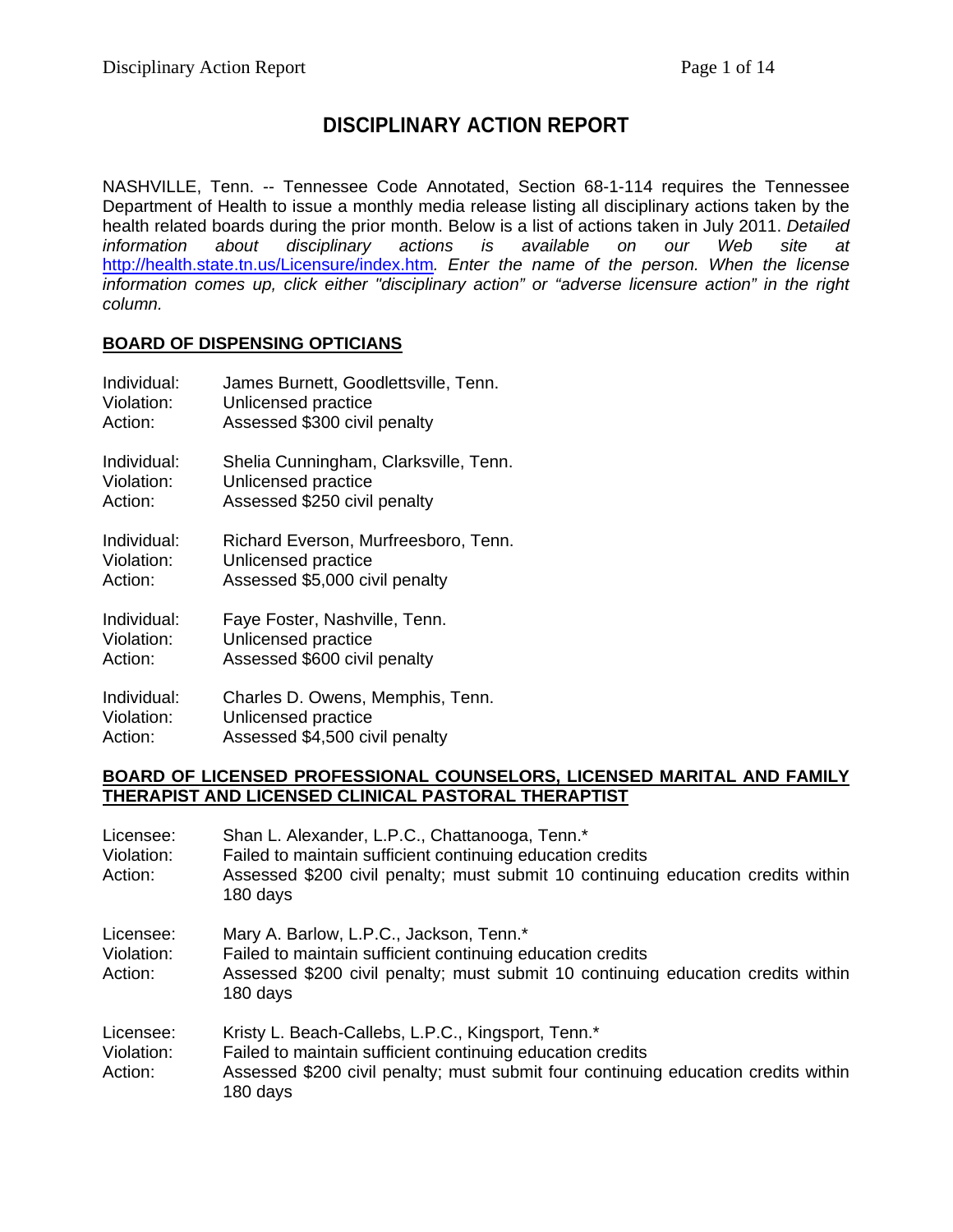| Licensee:<br>Violation:<br>Action: | Lisa A. Beavers, L.P.C., Brentwood, Tenn.*<br>Failed to maintain sufficient continuing education credits<br>Assessed \$200 civil penalty; must submit 20 continuing education credits within<br>180 days         |
|------------------------------------|------------------------------------------------------------------------------------------------------------------------------------------------------------------------------------------------------------------|
| Licensee:<br>Violation:<br>Action: | Lee R. Brown, L.P.C., Columbia, Tenn.*<br>Failed to maintain sufficient continuing education credits<br>Assessed \$200 civil penalty; must submit 10 continuing education credits within<br>180 days             |
| Licensee:<br>Violation:<br>Action: | Linda P. Burns, L.P.C., Jackson, Tenn.*<br>Failed to maintain sufficient continuing education credits<br>Assessed \$200 civil penalty; must submit eight continuing education credits within<br>180 days         |
| Licensee:<br>Violation:<br>Action: | Wayne L. Cohan, L.P.C., Oxford, N.C.*<br>Failed to maintain sufficient continuing education credits<br>Assessed \$200 civil penalty; must submit 20 continuing education credits within<br>180 days              |
| Licensee:<br>Violation:<br>Action: | Eunice B. Colmore, L.P.C., Columbia, Tenn.*<br>Failed to maintain sufficient continuing education credits<br>Assessed \$200 civil penalty; must submit 17 continuing education credits within<br>180 days        |
| Licensee:<br>Violation:<br>Action: | John D. Crody, L.P.C., Cookeville, Tenn.*<br>Failed to maintain sufficient continuing education credits<br>Assessed \$200 civil penalty; must submit 10 hours of continuing education credits<br>within 180 days |
| Licensee:<br>Violation:<br>Action: | Erice E. Doss, L.P.C., Nashville, Tenn.*<br>Failed to maintain sufficient continuing education credits<br>Assessed \$200 civil penalty; must submit 13 continuing education credits within<br>180 days           |
| Licensee:<br>Violation:<br>Action: | J. Matthew Doyle, L.P.C., Leland, N.C.*<br>Failed to maintain sufficient continuing education credits<br>Assessed \$200 civil penalty; must submit 20 continuing education credits within<br>180 days            |
| Licensee:<br>Violation:<br>Action: | Jill Jackson Faughn, L.P.C., Gallatin, Tenn.*<br>Failed to maintain sufficient continuing education credits<br>Assessed \$200 civil penalty; must submit 10 continuing education credits within<br>180 days      |
| Licensee:<br>Violation:<br>Action: | Carlin M. Giles, L.P.C., Hendersonville, Tenn.*<br>Failed to maintain sufficient continuing education credits<br>Assessed \$200 civil penalty; must submit 10 continuing education credits within<br>180 days    |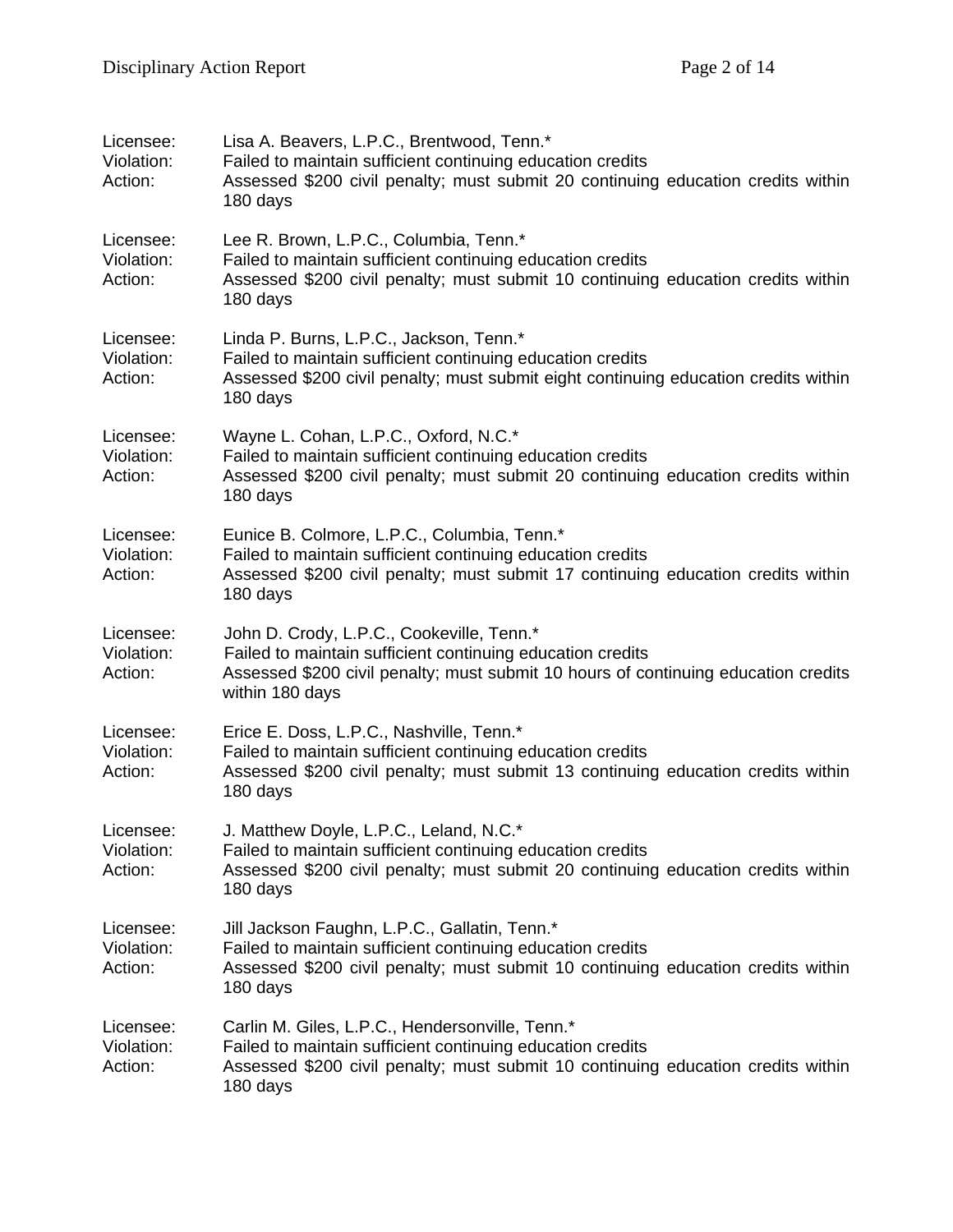| Licensee:<br>Violation:<br>Action: | Timothy F. Goldsmith, L.P.C., L.M.F.T., Cordova, Tenn.*<br>Failed to maintain sufficient continuing education credits<br>Assessed \$200 civil penalty; must submit one half continuing education credit<br>within 180 days |
|------------------------------------|----------------------------------------------------------------------------------------------------------------------------------------------------------------------------------------------------------------------------|
| Licensee:<br>Violation:<br>Action: | Miriam D. Gordon, L.P.C., Norris, Tenn.*<br>Failed to maintain sufficient continuing education credits<br>Assessed \$200 civil penalty; must submit four continuing education credits within<br>180 days                   |
| Licensee:<br>Violation:<br>Action: | Toni P. Griffin, L.P.C., Franklin, Tenn.*<br>Failed to maintain sufficient continuing education credits<br>Assessed \$200 civil penalty; must submit eight continuing education credits within<br>180 days                 |
| Licensee:<br>Violation:<br>Action: | Angela M. Hart, L.P.C., Nashville, Tenn.*<br>Failed to maintain sufficient continuing education credits<br>Assessed \$200 civil penalty; must submit eight continuing education credits within<br>180 days                 |
| Licensee:<br>Violation:<br>Action: | Kristi M. Hendrix, L.P.C., Sweetwater, Tenn.*<br>Failed to maintain sufficient continuing education credits<br>Assessed \$200 civil penalty; must submit five continuing education credits within<br>180 days              |
| Licensee:<br>Violation:<br>Action: | Jeffery S. Herman, L.P.C., Cookeville, Tenn.*<br>Failed to maintain sufficient continuing education credits<br>Assessed \$200 civil penalty; must submit 14 continuing education credits within<br>180 days                |
| Licensee:<br>Violation:<br>Action: | Lynn S. Hicks, L.P.C., Morristown, Tenn.*<br>Failed to maintain sufficient continuing education credits<br>Assessed \$200 civil penalty; must submit 14 continuing education credits within<br>180 days                    |
| Licensee:<br>Violation:<br>Action: | Sarah E. Hirsh, L.P.C., Thompsons Station, Tenn.*<br>Failed to maintain sufficient continuing education credits<br>Assessed \$200 civil penalty; must submit 20 continuing education credits within<br>180 days            |
| Licensee:<br>Violation:<br>Action: | Linda S. Holman, L.P.C., Mt. Juliet, Tenn.*<br>Failed to maintain sufficient continuing education credits<br>Assessed \$200 civil penalty; must submit 13 continuing education credits within<br>180 days                  |
| Licensee:<br>Violation:<br>Action: | Patrick H. Hopper, L.P.C., Memphis, Tenn.*<br>Failed to maintain sufficient continuing education credits<br>Assessed \$200 civil penalty; must submit three-fourths continuing education credit<br>within 180 days         |
| Licensee:                          | Claudyne B. Jefferson, L.P.C., Nashville, Tenn.*                                                                                                                                                                           |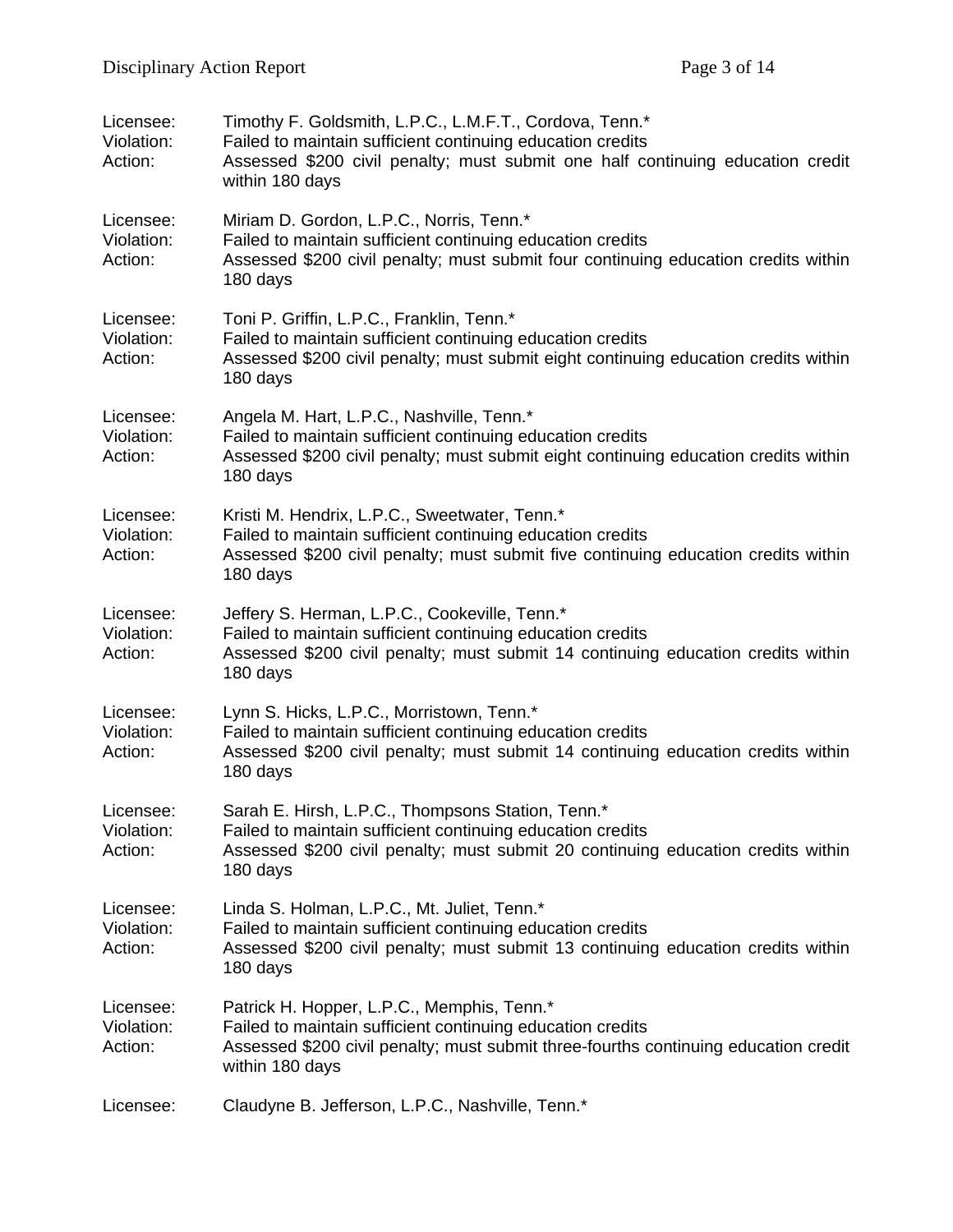| Violation:<br>Action:              | Failed to maintain sufficient continuing education credits<br>Assessed \$200 civil penalty; must submit 10 continuing education credits within<br>180 days                                                             |
|------------------------------------|------------------------------------------------------------------------------------------------------------------------------------------------------------------------------------------------------------------------|
| Licensee:<br>Violation:<br>Action: | Jack L. Justice, L.M.F.T., Franklin, Tenn.*<br>Failed to maintain sufficient continuing education credits<br>Assessed \$200 civil penalty; must submit 20 continuing education credits within<br>180 days              |
| Licensee:<br>Violation:<br>Action: | Phyllis Johnson, L.P.C., Knoxville, Tenn.*<br>Failed to maintain sufficient continuing education credits<br>Assessed \$200 civil penalty; must submit four continuing education credits within<br>180 days             |
| Licensee:<br>Violation:<br>Action: | Bennie L. Jones, L.P.C., Madison, Tenn.*<br>Failed to maintain sufficient continuing education credits<br>Assessed \$200 civil penalty; must submit five continuing education credits within<br>180 days               |
| Licensee:<br>Violation:<br>Action: | Dixie L., Keith, L.P.C., Madison, Tenn.*<br>Failed to maintain sufficient continuing education credits<br>Assessed \$200 civil penalty; must submit six continuing education credits within<br>180 days                |
| Licensee:<br>Violation:<br>Action: | Beth A. Leftwich, L.M.F.T., Cottontown, Tenn.*<br>Failed to maintain sufficient continuing education credits<br>Assessed \$200 civil penalty; must submit 10 continuing education credits within<br>180 days           |
| Licensee:<br>Violation:<br>Action: | Jason T. Link, L.P.C., Mt. Juliet, Tenn.*<br>Failed to maintain sufficient continuing education credits<br>Assessed \$200 civil penalty; must submit 10 continuing education credits within<br>180 days                |
| Licensee:<br>Violation:<br>Action: | Gary R. Mauldin, L.M.F.T., Maryville, Tenn.*<br>Failed to maintain sufficient continuing education credits<br>Assessed \$200 civil penalty; must submit 3.5 continuing education credits within<br>180 days            |
| Licensee:<br>Violation:<br>Action: | Kenneth N. McCafferty, L.P.C., Lawrenceburg, Tenn.*<br>Failed to maintain sufficient continuing education credits<br>Assessed \$200 civil penalty; must submit 10 continuing education credits within<br>180 days      |
| Licensee:<br>Violation:<br>Action: | Beverly C. McManus, L.P.C., Franklin, Tenn.*<br>Failed to maintain sufficient continuing education credits<br>Assessed \$200 civil penalty; must submit seven hours of continuing education<br>credits within 180 days |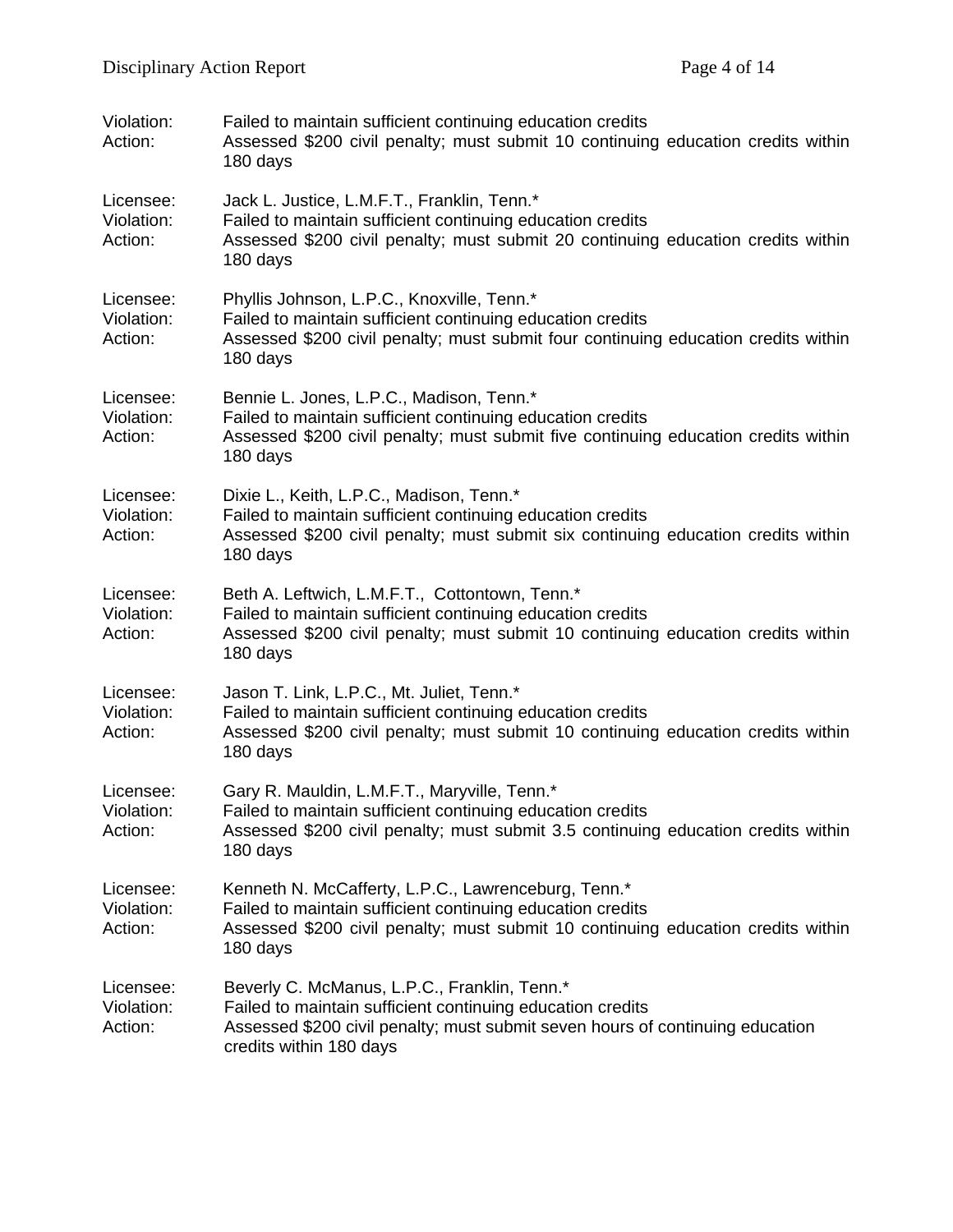| Licensee:<br>Violation:<br>Action: | Judy D. Miller, L.P.C., Cookeville, Tenn.*<br>Failed to maintain sufficient continuing education credits<br>Assessed \$200 civil penalty; must submit 10 continuing education credits within<br>180 days     |
|------------------------------------|--------------------------------------------------------------------------------------------------------------------------------------------------------------------------------------------------------------|
| Licensee:<br>Violation:<br>Action: | Kimberly D. Moats, L.P.C., Powell, Tenn.*<br>Failed to maintain sufficient continuing education credits<br>Assessed \$200 civil penalty; must submit 20 continuing education credits within<br>180 days      |
| Licensee:<br>Violation:<br>Action: | David E. Moore, L.P.C., Winchester, Tenn.*<br>Failed to maintain sufficient continuing education credits<br>Assessed \$200 civil penalty; must submit one continuing education credit within<br>180 days     |
| Licensee:<br>Violation:<br>Action: | Phillip W. Owens, L.P.C., Knoxville, Tenn.*<br>Failed to maintain sufficient continuing education credits<br>Assessed \$200 civil penalty; must submit 10 continuing education credits within<br>180 days    |
| Licensee:<br>Violation:<br>Action: | Cindy S. Pease, L.P.C., Galloway, Tenn.*<br>Failed to maintain sufficient continuing education credits<br>Assessed \$200 civil penalty; must submit 20 continuing education credits within<br>180 days       |
| Licensee:<br>Violation:<br>Action: | Mary S. Ratliff, L.P.C., Watertown, Tenn.*<br>Failed to maintain sufficient continuing education credits<br>Assessed \$200 civil penalty; must submit 10 continuing education credits within<br>180 days     |
| Licensee:<br>Violation:<br>Action: | John H. Redden, L.P.C., Jackson, Tenn.*<br>Failed to maintain sufficient continuing education credits<br>Assessed \$200 civil penalty; must submit 10 continuing education credits within<br>180 days        |
| Licensee:<br>Violation:<br>Action: | George B. Reed Jr., L.P.C., Memphis, Tenn.*<br>Failed to maintain sufficient continuing education credits<br>Assessed \$200 civil penalty; must submit three continuing education credits within<br>180 days |
| Licensee:<br>Violation:<br>Action: | Melanie Rogers, L.P.C., Gallatin, Tenn.*<br>Failed to maintain sufficient continuing education credits<br>Assessed \$200 civil penalty; must submit 2.5 continuing education credits within<br>180 days      |
| Licensee:<br>Violation:<br>Action: | Howard L. Runyan, L.P.C., Sweetwater, Tenn.*<br>Failed to maintain sufficient continuing education credits<br>Assessed \$200 civil penalty; must submit 10 continuing education credits within<br>180 days   |
| Licensee:                          | LaTonia R. Schmidt, L.M.F.T., Portland, Tenn.*                                                                                                                                                               |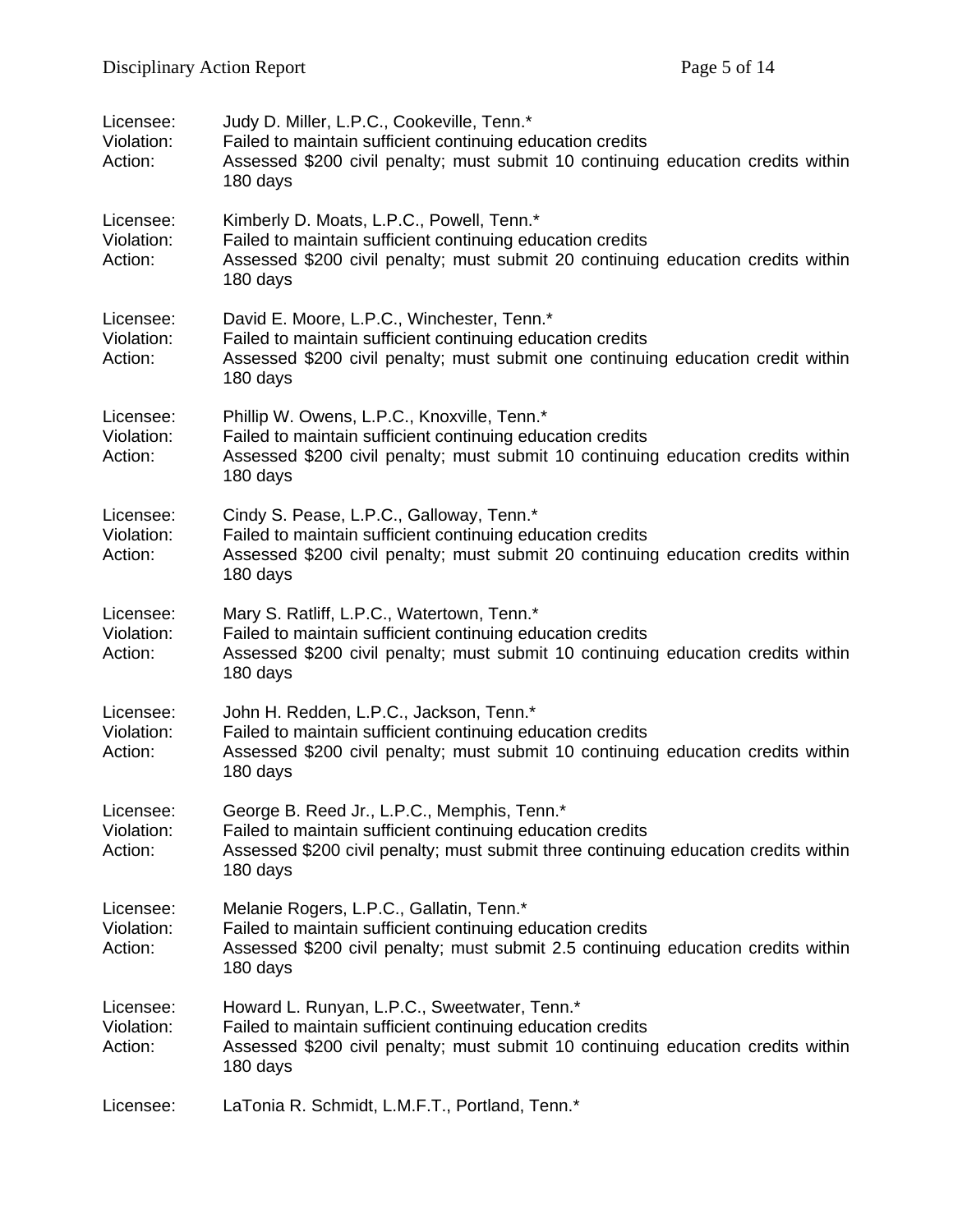| Violation:<br>Action:              | Failed to maintain sufficient continuing education credits<br>Assessed \$200 civil penalty; must submit 10 continuing education credits within<br>180 days                                                       |
|------------------------------------|------------------------------------------------------------------------------------------------------------------------------------------------------------------------------------------------------------------|
| Licensee:<br>Violation:<br>Action: | Barbara J. Singleton, L.P.C., Shelbyville, Tenn.*<br>Failed to maintain sufficient continuing education credits<br>Assessed \$200 civil penalty; must submit 3.5 continuing education credits within<br>180 days |
| Licensee:<br>Violation:<br>Action: | Amy Skinner, L.P.C., Knoxville, Tenn.*<br>Failed to maintain sufficient continuing education credits<br>Assessed \$200 civil penalty; must submit 10 continuing education credits within<br>180 days             |
| Licensee:<br>Violation:<br>Action: | John R. Thomas, L.P.C., Hermitage, Tenn.*<br>Failed to maintain sufficient continuing education credits<br>Assessed \$200 civil penalty; must submit 20 continuing education credits within<br>180 days          |
| Licensee:<br>Violation:<br>Action: | Jennifer A. Walker, L.P.C., Lynnville, Tenn.*<br>Failed to maintain sufficient continuing education credits<br>Assessed \$200 civil penalty; must submit 10 continuing education credits within<br>180 days      |
| Licensee:<br>Violation:<br>Action: | Sherry H. Whiteside, L.P.C., Camden, Tenn.*<br>Failed to maintain sufficient continuing education credits<br>Assessed \$200 civil penalty; must submit 20 continuing education credits within<br>180 days        |
| Licensee:<br>Violation:<br>Action: | Pamela W. Williams, L.P.C., Columbia, Tenn.*<br>Failed to maintain sufficient continuing education credits<br>Assessed \$200 civil penalty; must submit 10 continuing education credits within<br>180 days       |
| Licensee:<br>Violation:<br>Action: | Michelle K. Wilson, L.P.C., Knoxville, Tenn.*<br>Failed to maintain sufficient continuing education credits<br>Assessed \$200 civil penalty; must submit one continuing education credit within<br>180 days      |
| Licensee:<br>Violation:<br>Action: | Georganne G. Wood, L.M.F.T., Knoxville, Tenn.*<br>Failed to maintain sufficient continuing education credits<br>Assessed \$200 civil penalty; must submit four continuing education credits within<br>180 days   |
| Licensee:<br>Violation:<br>Action: | Steven C. Wyatt, L.M.F.T., Knoxville, Tenn.*<br>Failed to maintain sufficient continuing education credits<br>Assessed \$200 civil penalty; must submit 10 continuing education credits within<br>180 days       |

*\*These practitioners were disciplined on June 3, 2011*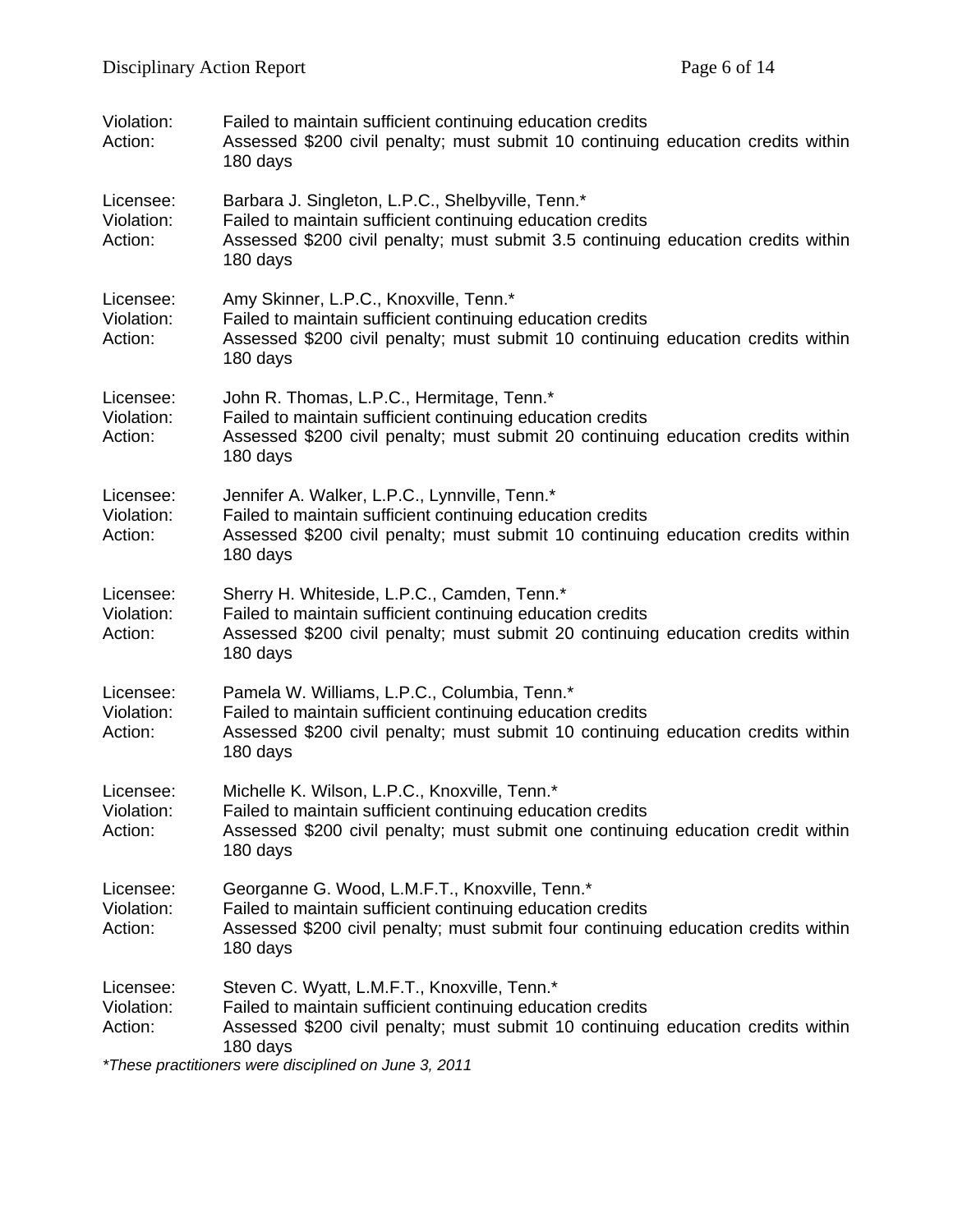### **BOARD OF MEDICAL EXAMINERS**

| Licensee:<br>Violation:<br>Action: | James H. Algeo, Jr., Hendersonville, Tenn.<br>Action taken by the state of Texas<br>Assessed \$500 civil penalty, plus costs                                                                                                                                                                                                             |
|------------------------------------|------------------------------------------------------------------------------------------------------------------------------------------------------------------------------------------------------------------------------------------------------------------------------------------------------------------------------------------|
| Licensee:<br>Violation:<br>Action: | Gary B. Bryant, M.D., Manchester, Tenn.<br>Dispensing, prescribing or otherwise distributing controlled substances not<br>medically necessary, advisable or justified for a diagnosed condition<br>License voluntarily surrendered/revoked; assessed \$8,000 civil penalty, plus costs                                                   |
| Licensee:<br>Violation:<br>Action: | David H. Drucker, M.D., Chattanooga, Tenn.<br>Action taken by the state of Georgia<br>License placed on probation for not less than five years; must meet certain terms<br>and conditions; assessed \$2,000 civil penalty, plus costs                                                                                                    |
| Licensee:<br>Violation:<br>Action: | John L. Herzog, M.D., Cleveland, Tenn.<br>Action taken by the state of Mississippi<br>License reprimanded; restricted from performing any invasive cardiac procedures<br>until completion of all terms of Mississippi Order; assessed \$500 civil penalty, plus<br>costs                                                                 |
| Licensee:<br>Violation:<br>Action: | Katherine W. Jones, M.D., Mt. Juliet, Tenn.<br>Unprofessional, dishonorable or unethical conduct<br>License reprimanded; assessed \$12,500 civil penalty, plus costs                                                                                                                                                                     |
| Licensee:<br>Violation:<br>Action: | Daniel J. Miller, M.D., Chattanooga, Tenn.<br>Dispensing, prescribing or otherwise distributing controlled substances not<br>medically necessary, advisable or justified for a diagnosed condition<br>License placed on probation for three years; must meet certain terms and<br>conditions; assessed \$4,000 civil penalty, plus costs |

### **BOARD OF NURSING**

| Licensee:<br>Violation:<br>Action: | Derek S. Hawks, R.N., South Fulton, Tenn.<br>Failed to pay child support<br>License suspended                                                                                                                          |
|------------------------------------|------------------------------------------------------------------------------------------------------------------------------------------------------------------------------------------------------------------------|
| Licensee:<br>Violation:            | Vivian Y. Johnson, R.N., Memphis, Tenn.**<br>Being under the influence of alcoholic beverages, or under the influence of drugs<br>which impair judgment while on duty in any health care facility, school, institution |
| Action:                            | or other work place location<br>License suspended; must meet certain terms and conditions                                                                                                                              |

*\*\*This practitioner was disciplined on March 25, 2009* 

| Licensee:  | Tyler H. Stracker, R.N., Chattanooga, Tenn.***                              |
|------------|-----------------------------------------------------------------------------|
| Violation: | Failure to maintain accurate patient records; removed controlled substances |
|            | without authorization from a licensed prescriber                            |
| Action:    | License voluntarily surrendered/revoked                                     |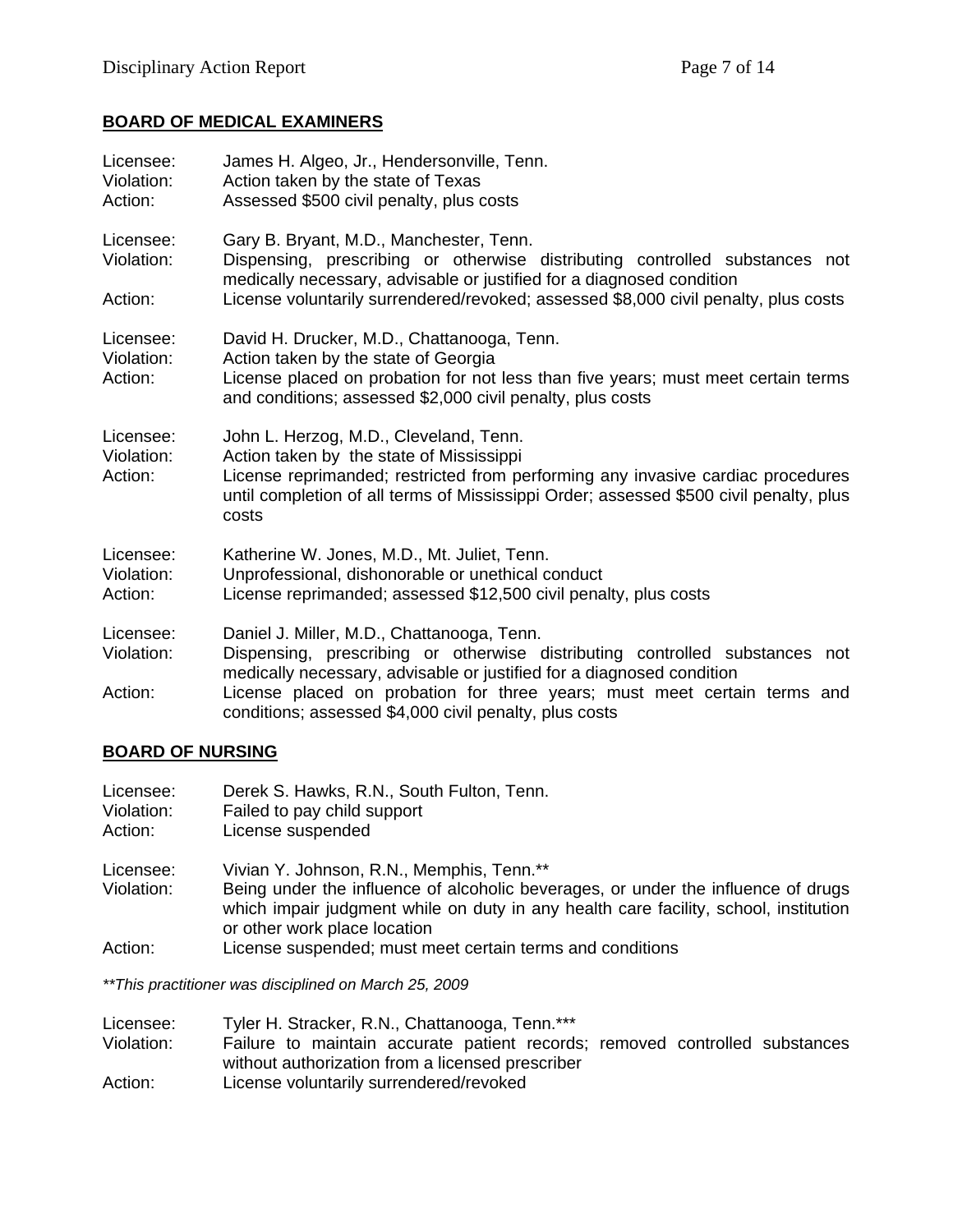*\*\*\*This practitioner was disciplined on June 27, 2011* 

### **BOARD OF OCCUPATIONAL THERAPIST**

| Licensee:<br>Violation:<br>Action: | Lyle F. Johnson, O.T.A., Cleveland, Tenn.<br>Failed to maintain sufficient continuing education credits<br>Assessed \$100 civil penalty; must submit four continuing education credits to<br>include one hour in ethics and one hour in Tennessee jurisprudence by the end of<br>the next calendar year  |
|------------------------------------|----------------------------------------------------------------------------------------------------------------------------------------------------------------------------------------------------------------------------------------------------------------------------------------------------------|
| Licensee:<br>Violation:<br>Action: | Franchesca A. Jones, O.T., Byram, Miss.<br>Failed to maintain sufficient continuing education credits<br>Assessed \$100 civil penalty; must submit one continuing education credit in<br>Tennessee jurisprudence by the end of the next calendar year                                                    |
| Licensee:<br>Violation:<br>Action: | Karen M. Laux, O.T.A., Nashville, Tenn.<br>Failed to maintain sufficient continuing education credits<br>Assessed \$100 civil penalty; must submit 14 continuing education credits to<br>include one hour in ethics and one hour in Tennessee jurisprudence by the end of<br>the next calendar year      |
| Licensee:<br>Violation:<br>Action: | Cynthia L. Martin, O.T.A., Alcoa, Tenn.<br>Failed to maintain sufficient continuing education credits<br>Assessed \$100 civil penalty; must submit two continuing education credits to<br>include one hour in ethics and one hour in Tennessee jurisprudence by the end of<br>the next calendar year     |
| Licensee:<br>Violation:<br>Action: | Linda W. Mollenhour, O.T., Knoxville, Tenn.<br>Failed to maintain sufficient continuing education credits<br>Assessed \$100 civil penalty; must submit six continuing education credits to<br>include one hour in ethics and one hour in Tennessee jurisprudence by the end of<br>the next calendar year |

#### **BOARD OF PHARMACY**

| Licensee:<br>Violation: | Amirio J. Armour, D.Ph., Cordova, Tenn.<br>Failed to have an individual properly registered as a pharmacy technician during the<br>period of time the individual was working as a pharmacy technician   |
|-------------------------|---------------------------------------------------------------------------------------------------------------------------------------------------------------------------------------------------------|
| Action:                 | Assessed \$100 civil penalty                                                                                                                                                                            |
| Licensee:<br>Violation: | Lester S. Blevins, D.Ph., Portland, Tenn.<br>Failed to have an individual properly registered as a pharmacy technician during the<br>period of time the individual was working as a pharmacy technician |
| Action:                 | Assessed \$500 civil penalty                                                                                                                                                                            |
| Licensee:<br>Violation: | Bradley's Home Health Care Center, Inc., Nashville, Tenn.<br>Failed to have valid Tennessee in-state manufacturer/wholesaler/distributor license<br>for new location                                    |
| Action:                 | Assessed \$1,200 civil penalty                                                                                                                                                                          |
| Licensee:               | Tonya F. Brooks, R.T., Maynardville, Tenn.                                                                                                                                                              |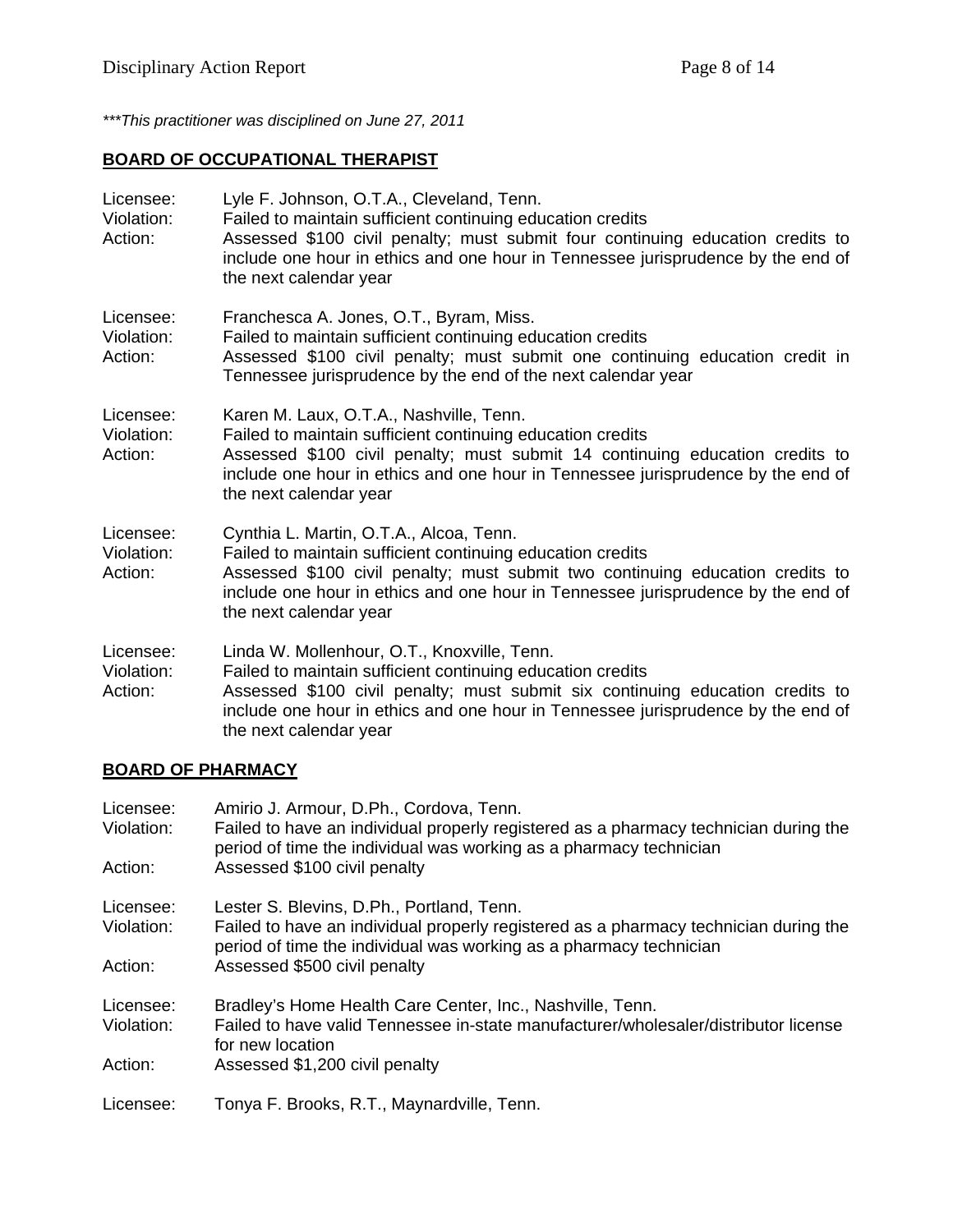| Violation:<br>Action:              | Removed controlled substance without authorization from a licensed prescriber<br><b>Registration revoked</b>                                                                                                                                                                                                                   |  |
|------------------------------------|--------------------------------------------------------------------------------------------------------------------------------------------------------------------------------------------------------------------------------------------------------------------------------------------------------------------------------|--|
| Licensee:<br>Violation:<br>Action: | Tiffany A. Brown, R.T., Portland, Tenn.<br>Failed to properly register with the board as a pharmacy technician<br>Assessed \$100 civil penalty                                                                                                                                                                                 |  |
| Licensee:<br>Violation:<br>Action: | Christ Community Health Services, Memphis, Tenn.<br>Failed to notify the board as to the new pharmacists in charge<br>Assessed \$100 civil penalty                                                                                                                                                                             |  |
| Licensee:<br>Violation:<br>Action: | Derick A. Cravens, R.T., Lebanon, Tenn.<br>Created and dispensed prescriptions for scheduled drugs without authorization from<br>a license prescriber<br><b>Registration revoked</b>                                                                                                                                           |  |
| Licensee:<br>Violation:<br>Action: | CVS Caremark PCS Alabama Mail Pharmacy, LLC, Birmingham, Ala.<br>Allowed prescriptions to be dispensed to residents of the state of Tennessee<br>without any refills remaining on their prescriptions<br>Must provide the Tennessee Board of Pharmacy with a detailed plan of corrections;<br>assessed \$100,750 civil penalty |  |
| Licensee:<br>Violation:<br>Action: | Rita Davis-Deas, D.Ph., Memphis, Tenn.<br>Failed to have an individual properly registered as a pharmacy technician during the<br>period of time the individual was working as a pharmacy technician<br>Assessed \$200 civil penalty                                                                                           |  |
| Licensee:<br>Violation:<br>Action: | Dickson Medical Equipment, Jackson, Tenn.<br>Distributed oxygen tanks in the state of Tennessee before obtaining an inspection<br>for the relocated facility<br>Assessed \$200 civil penalty                                                                                                                                   |  |
| Licensee:<br>Violation:<br>Action: | Raul A. Faura, D.Ph., Cane Ridge, Tenn.<br>Failed to notify the board as to the change in his employment<br>Assessed \$100 civil penalty                                                                                                                                                                                       |  |
| Licensee:<br>Violation:<br>Action: | Raul A. Faura, D.Ph., Cane Ridge, Tenn.<br>Failed to have individuals properly registered as pharmacy technicians during the<br>period of time the individuals were working as pharmacy technicians<br>Assessed \$4,900 civil penalty                                                                                          |  |
| Licensee:<br>Violation:<br>Action: | Garrett W. Hartman, R.T., Afton, Tenn.<br>Removed controlled substances without the authorization from a licensed<br>prescriber<br><b>Registration revoked</b>                                                                                                                                                                 |  |
| Licensee:<br>Violation:<br>Action: | Susan Houpt, R.T., Jefferson City, Tenn.<br>Removed controlled substances without authorization from a licensed prescriber<br><b>Registration revoked</b>                                                                                                                                                                      |  |
| Licensee:                          | Jillian L. Howell, R.T., Dandridge Tenn.                                                                                                                                                                                                                                                                                       |  |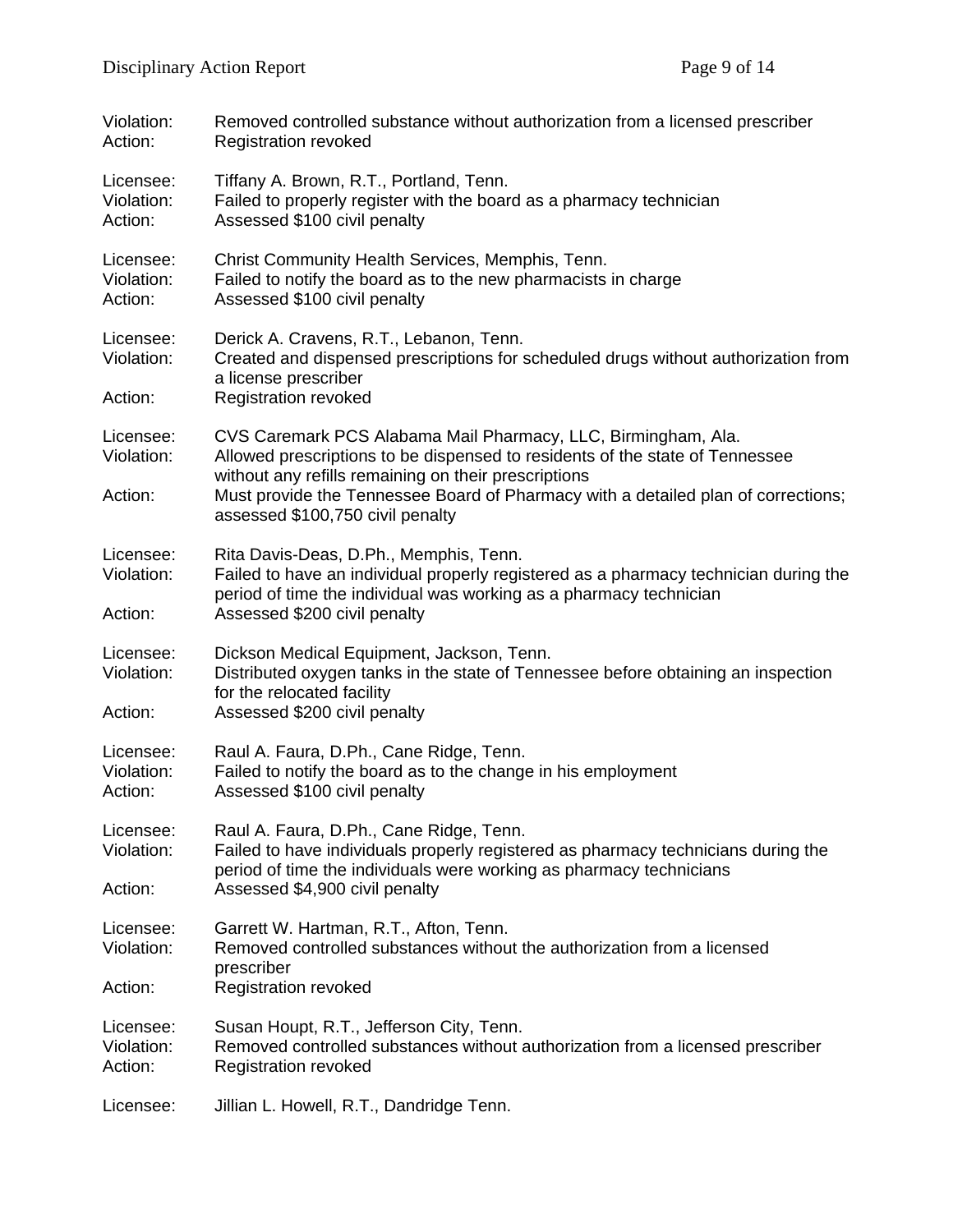| Violation:                         | Removed controlled substances without authorization from a licensed prescriber                                                                                                                                                              |  |
|------------------------------------|---------------------------------------------------------------------------------------------------------------------------------------------------------------------------------------------------------------------------------------------|--|
| Action:                            | <b>Registration revoked</b>                                                                                                                                                                                                                 |  |
| Licensee:                          | Cabel L. Jones III, D.Ph., Morristown, Tenn.                                                                                                                                                                                                |  |
| Violation:                         | Misfilled a prescription                                                                                                                                                                                                                    |  |
| Action:                            | Assessed \$500 civil penalty                                                                                                                                                                                                                |  |
| Licensee:                          | KCI USA, Inc., Memphis, Tenn.                                                                                                                                                                                                               |  |
| Violation:                         | Failed to have a valid manufacturer/wholesaler/distributor license                                                                                                                                                                          |  |
| Action:                            | Assessed \$2,950 civil penalty                                                                                                                                                                                                              |  |
| Licensee:                          | Kroger Pharmacy #574, Nashville, Tenn.                                                                                                                                                                                                      |  |
| Violation:                         | Failed to notify the board as to the new pharmacist in charge                                                                                                                                                                               |  |
| Action:                            | Assessed \$1,200 civil penalty                                                                                                                                                                                                              |  |
| Licensee:                          | Ernestine Leonard-Graham, R.T., Memphis, Tenn.                                                                                                                                                                                              |  |
| Violation:                         | Failed to notify the board as to the change in her address                                                                                                                                                                                  |  |
| Action:                            | Assessed \$100 civil penalty                                                                                                                                                                                                                |  |
| Licensee:<br>Violation:            | Carl N, Marcum, D.Ph., Kingsport, Tenn.<br>Failed to provide patient counseling to patients or caregivers for new prescriptions<br>and failed to offer patient counseling for refilled prescriptions                                        |  |
| Action:                            | Assessed \$1,000 civil penalty                                                                                                                                                                                                              |  |
| Licensee:                          | National HME, Inc., Nashville, Tenn.                                                                                                                                                                                                        |  |
| Violation:                         | Failed to have a valid manufacturer/wholesaler/distributor license                                                                                                                                                                          |  |
| Action:                            | Assessed \$400 civil penalty                                                                                                                                                                                                                |  |
| Licensee:                          | Jacob S. Nevels, D.Ph., Nashville, Tenn.                                                                                                                                                                                                    |  |
| Violation:                         | Failed to have the proper pharmacist to technician ratio                                                                                                                                                                                    |  |
| Action:                            | Assessed \$100 civil penalty                                                                                                                                                                                                                |  |
| Licensee:<br>Violation:<br>Action: | Odyssey Medical Inc., Bartlett, Tenn.<br>Relocated facility without notifying the board, completing a relocation application<br>and obtaining an inspection from the relocated facility<br>Assessed \$2,100 civil penalty                   |  |
| Licensee:<br>Violation:            | Martha S. Shadowens, D.Ph., Portland, Tenn.<br>Failed to provide patient counseling to patients or caregivers for new prescriptions<br>and failed to offer patient counseling for refilled prescriptions                                    |  |
| Action:                            | Assessed \$1,000 civil penalty                                                                                                                                                                                                              |  |
| Licensee:                          | Tarnish T. Tate, R.T., Cordova, Tenn.                                                                                                                                                                                                       |  |
| Violation:                         | Removed controlled substances without authorization from a licensed prescriber                                                                                                                                                              |  |
| Action:                            | <b>Registration revoked</b>                                                                                                                                                                                                                 |  |
| Licensee:<br>Violation:<br>Action: | Ther-RX Corporation, Bridgeton, Mo.<br>Action taken by the federal government<br>License placed on probation for five years; must abide by all federal and state laws<br>and rules relative to drugs and the distribution of drug products. |  |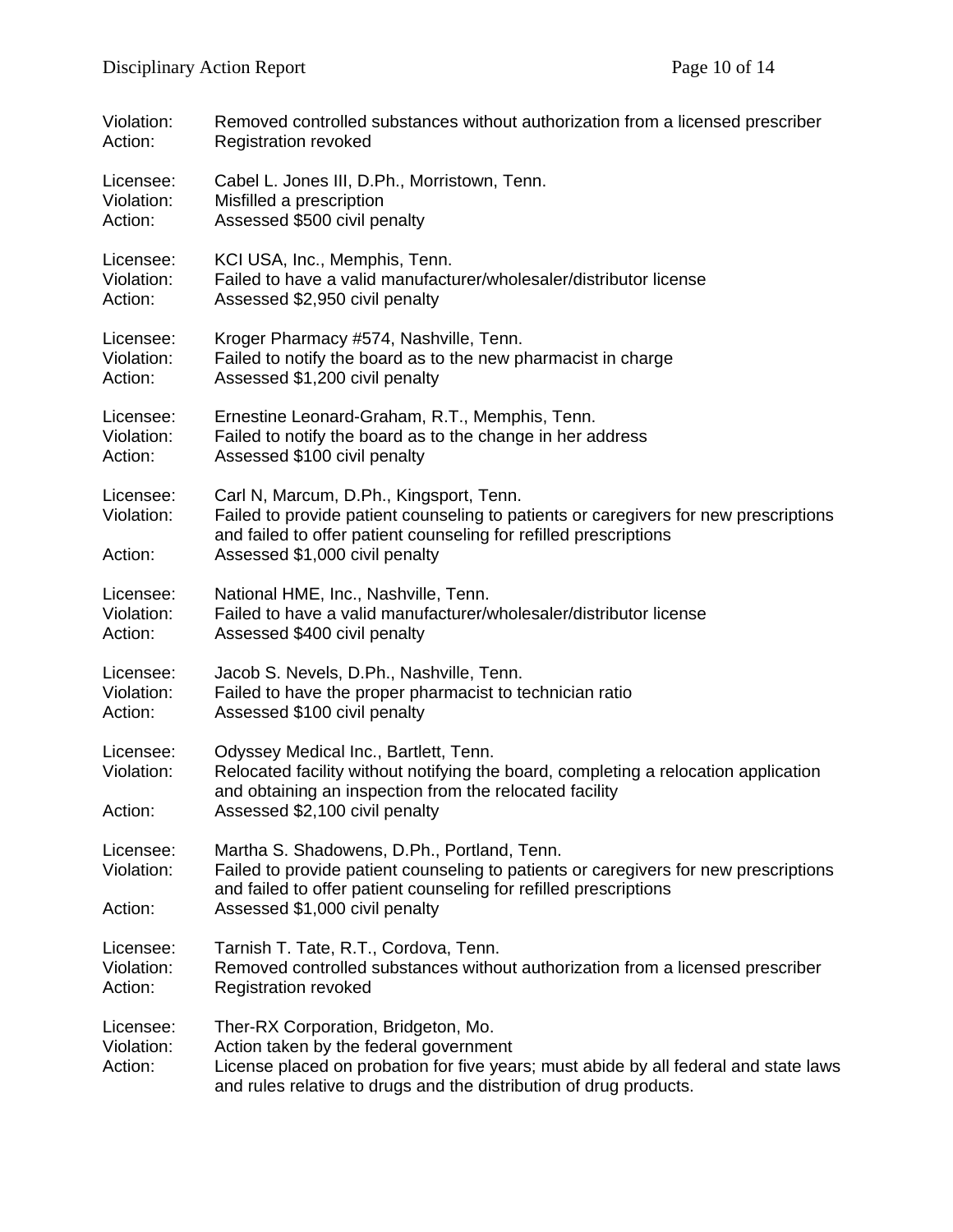| Licensee:                          | Vanderbilt Stallworth Rehabilitation Hospital, L.P. d/b/a Vanderbilt Stallworth<br>Rehabilitation Hospital, Nashville, Tenn.                         |
|------------------------------------|------------------------------------------------------------------------------------------------------------------------------------------------------|
| Violation:                         | Failed to notify the board as to the proper legal entity name and/or d/b/a name of its<br>facility                                                   |
| Action:                            | Assessed \$50 civil penalty                                                                                                                          |
| Licensee:<br>Violation:<br>Action: | Walgreens Pharmacy #09465, Dyersburg, Tenn.<br>Failed to notify the board as to the new pharmacist in charge<br>Assessed \$2,200 civil penalty       |
| Licensee:<br>Violation:<br>Action: | Wiles-Smith Drug Store, Memphis, Tenn.<br>Failed to secure the pharmacy practice site in the absence of a pharmacist<br>Assessed \$500 civil penalty |
| Licensee:                          | Cleo Young, R.T., Antioch, Tenn.                                                                                                                     |
| Violation:                         | Received refill medications from the pharmacy without authorization from a license<br>prescriber                                                     |
| Action:                            | <b>Registration revoked</b>                                                                                                                          |

# **BOARD OF EXAMINERS IN PSYCHOLOGY**

| Licensee:<br>Violation:<br>Action: | Susan E. Britt, P.E., Murfreesboro, Tenn.****<br>Failed to maintain sufficient continuing education credits<br>Assessed \$100 civil penalty; must submit 24 continuing education credits,<br>including three in ethics within 90 days                                                   |
|------------------------------------|-----------------------------------------------------------------------------------------------------------------------------------------------------------------------------------------------------------------------------------------------------------------------------------------|
| Licensee:<br>Violation:<br>Action: | David L. Brooks, PhD., Memphis, Tenn.****<br>Failed to maintain sufficient continuing education credits<br>Assessed \$100 civil penalty; must submit three continuing education credits within<br>90 days                                                                               |
| Licensee:<br>Violation:<br>Action: | Thomas F. Catron, PhD., Nashville, Tenn.****<br>Failed to maintain sufficient continuing education credits<br>Assessed \$100 civil penalty; must submit nine continuing education credits,<br>including three in ethics within 90 days                                                  |
| Licensee:<br>Violation:<br>Action: | Chad E. Crouse, P.E., Murfreesboro, Tenn.****<br>Failed to maintain sufficient continuing education credits<br>Assessed \$100 civil penalty; must submit 14 continuing education credits within 90<br>days                                                                              |
| Licensee:<br>Violation:<br>Action: | Katherine D. House, P.E., Memphis, Tenn.****<br>Failed to maintain sufficient continuing education credits<br>Assessed \$100 civil penalty; must submit nine continuing education credits within<br>90 days                                                                             |
| Licensee:<br>Violation:<br>Action: | Karin M. Hunsaker, Sr. P.E., Murfreesboro, Tenn.****<br>Failed to maintain sufficient continuing education credits<br>Must agree to undergo six months of supervision; must submit 15 continuing<br>education credits in ethics by next license renewal; assessed \$4,000 civil penalty |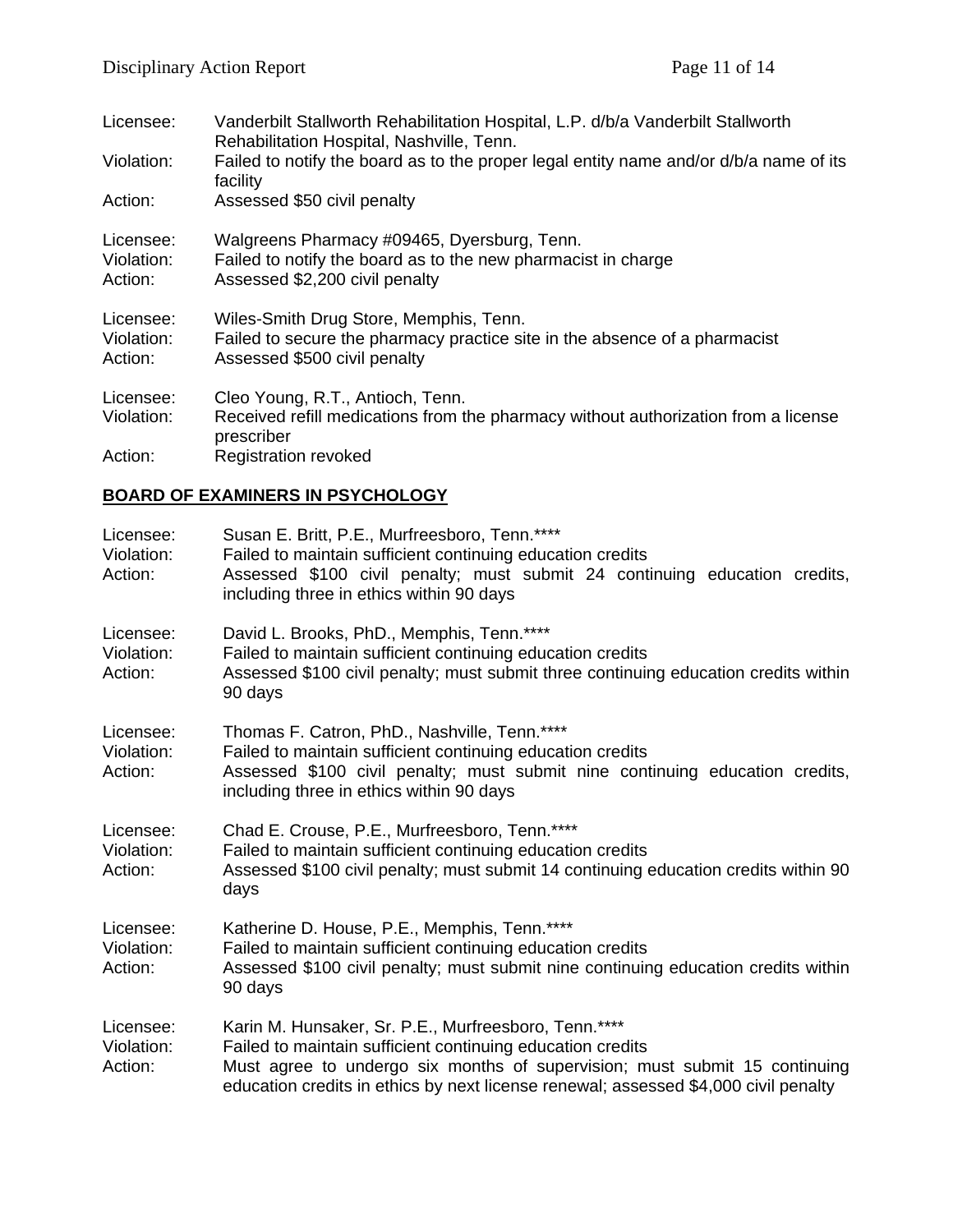| Licensee:<br>Violation:<br>Action: | Glen C. Johnson, P.E. Clarksville, Tenn.****<br>Failed to maintain sufficient continuing education credits<br>Assessed \$100 civil penalty; must submit 10.5 continuing education credits,<br>including three in ethics within 90 days                                                              |  |
|------------------------------------|-----------------------------------------------------------------------------------------------------------------------------------------------------------------------------------------------------------------------------------------------------------------------------------------------------|--|
| Licensee:<br>Violation:<br>Action: | Kathy J. Miller, P.E., Kingsport, Tenn.****<br>Failed to maintain sufficient continuing education credits<br>Assessed \$100 civil penalty; must submit nine continuing education credits,<br>including three in ethics within 90 days                                                               |  |
| Licensee:<br>Violation:<br>Action: | Paula H. Miller, P.E., Cordova, Tenn.****<br>Failed to maintain sufficient continuing education credits<br>Assessed \$100 civil penalty; must submit 7.5 continuing education credits,<br>including three in ethics within 90 days                                                                  |  |
| Licensee:<br>Violation:<br>Action: | Emily R. Rummel, Sr. P.E., Cookeville, Tenn.****<br>Failed to maintain sufficient continuing education credits<br>Assessed \$100 civil penalty; must submit 40 continuing education credits within 90<br>days                                                                                       |  |
| Licensee:<br>Violation:<br>Action: | Carol Steele, PhD., Jefferson City, Tenn. ****<br>Failed to maintain sufficient continuing education credits<br>Assessed \$100 civil penalty; must submit one continuing education credit within 90<br>days                                                                                         |  |
| Licensee:<br>Violation:<br>Action: | Robert W. Wood. Sr. P.E., Memphis, Tenn.****<br>Failed to maintain sufficient continuing education credits<br>Assessed \$100 civil penalty; must submit forty continuing education credits,<br>including three in ethics within 90 days<br>****These practitioners was disciplined on June 16, 2011 |  |

# **ABUSE REGISTRY**

| Individual: | Helen Albert, Waynesboro, Tenn.                         |
|-------------|---------------------------------------------------------|
| Abuse:      | Emotional/Neglect/Verbal                                |
| Profession: | <b>Direct Support Staff</b>                             |
| Individual: | Stacy Renee Bardo, Johnson City, Tenn.                  |
| Abuse:      | Misappropriation                                        |
| Profession: | <b>Direct Support Staff</b>                             |
| Individual: | Alonzo Becton, Bartlett, Tenn.                          |
| Abuse:      | Physical/Emotional/Verbal/Neglect                       |
| Profession: | <b>Direct Care Staff</b>                                |
| Individual: | Rhonda Cameron, Chattanooga, Tenn.                      |
| Abuse:      | Physical                                                |
| Profession: | Team Leader/CNA (revoked)                               |
| Individual: | Teresa Collins, Greeneville, Tenn.                      |
| Abuse:      | <b>Exploitation, Negligence and Supervision Neglect</b> |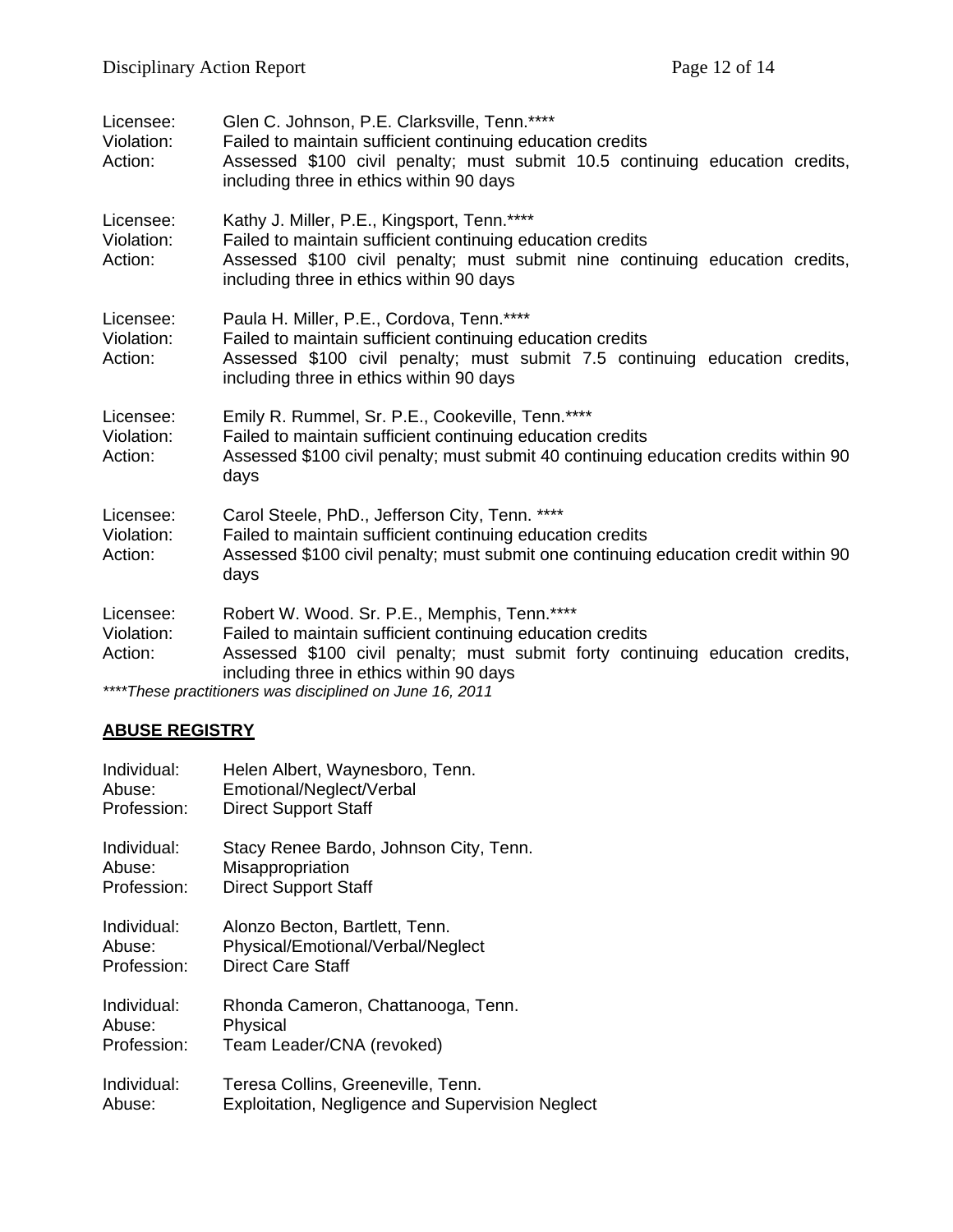| Profession: | <b>Direct Support Staff</b>                  |
|-------------|----------------------------------------------|
| Individual: | Russell Durham, Nashville, Tenn.             |
| Abuse:      | Emotional                                    |
| Profession: | <b>Mowing Crew Supervisor</b>                |
| Individual: | Helen M. Glenn, Knoxville, Tenn.             |
| Abuse:      | Physical/Verbal                              |
| Profession: | <b>Direct Support Staff</b>                  |
| Individual: | Jackie Leonard Halliburton, Nashville, Tenn. |
| Abuse:      | Misappropriation/Neglect                     |
| Profession: | Companion/CNA (revoked)                      |
| Individual: | Jumetric Harrell, Lexington, Tenn.           |
| Abuse:      | Verbal/Neglect                               |
| Profession: | House Manager                                |
| Individual: | Angela Howard, Knoxville, Tenn.              |
| Abuse:      | Verbal/Physical                              |
| Profession: | Direct Support Staff/CAN (revoked)           |
| Individual: | Rekelia Kendrick, Cordova, Tenn.             |
| Abuse:      | Physical                                     |
| Profession: | <b>Community Program Educator</b>            |
| Individual: | Debra Kestner, Greeneville, Tenn.            |
| Abuse:      | Physical                                     |
| Profession: | Developmental Technician/CNA(Revoked)        |
| Individual: | Kiara C. Leverette, Knoxville, Tenn.         |
| Abuse:      | Physical                                     |
| Profession: | <b>Direct Support Staff</b>                  |
| Individual: | Rhonda S. Mabone, Bartlett, Tenn.            |
| Abuse:      | Neglect                                      |
| Profession: | Direct Support Staff/CNA (revoked)           |
| Individual: | Dwight Jerome Mitchell, Hartsville, Tenn.    |
| Abuse:      | Neglect                                      |
| Profession: | <b>RHA Administrator</b>                     |
| Individual: | Lynetta Morgan, Cookeville, Tenn.            |
| Abuse:      | Neglect                                      |
| Profession: | <b>Personal Assistant</b>                    |

Individual: Michael N. Nganga, Knoxville, Tenn.<br>Abuse: Physical Physical Profession: Direct Support Staff

Individual: Eleisha Patrick, Greenville, Tenn.